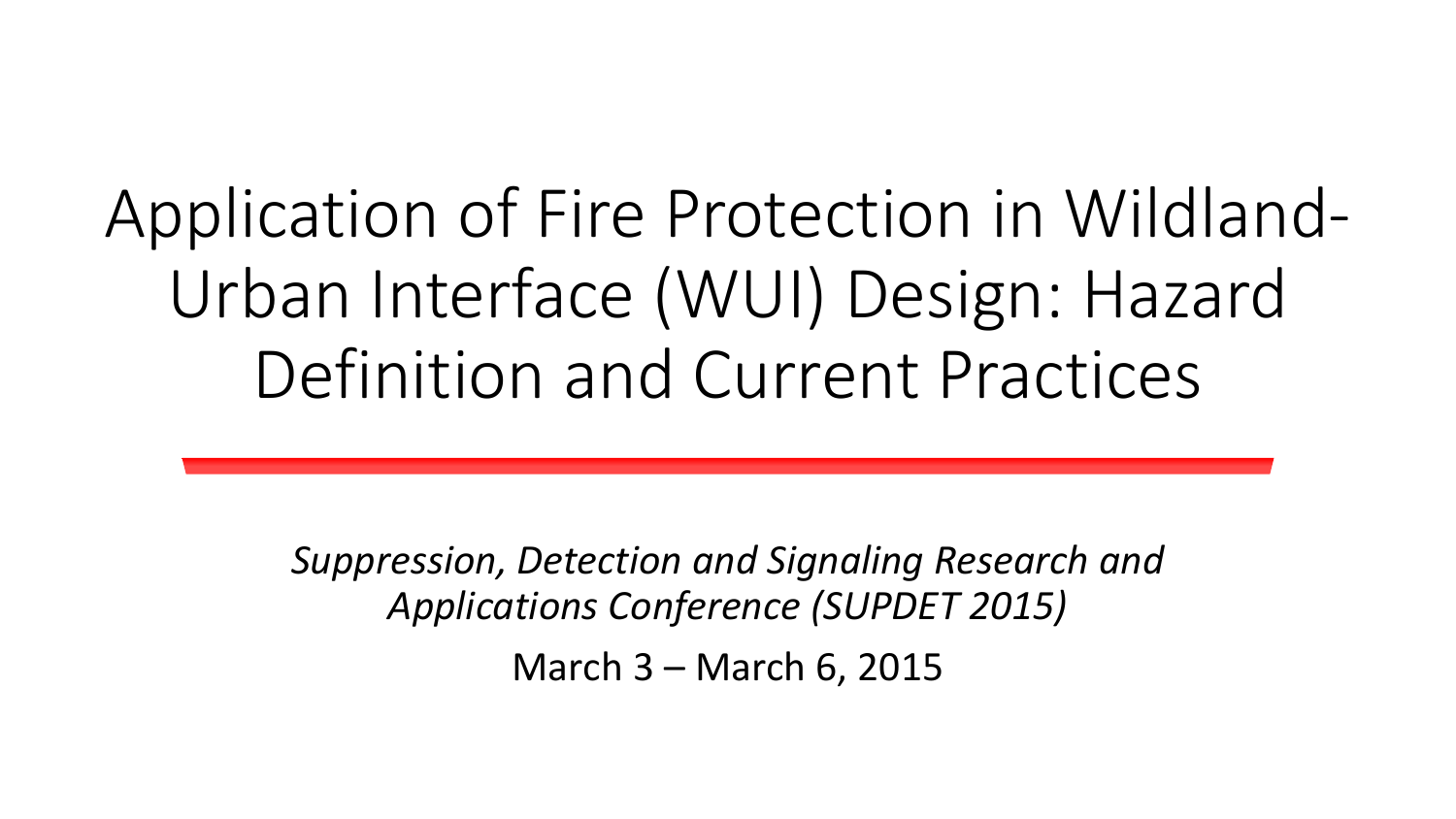

- I. Wildland-Urban Interface Fires
- III. Hazard Definition
	- i. Wildland Fire Behavior
	- ii. Ignition Pathways
- **III.Current Practices** 
	- i. Engineering Analysis
	- ii. Mitigation Strategies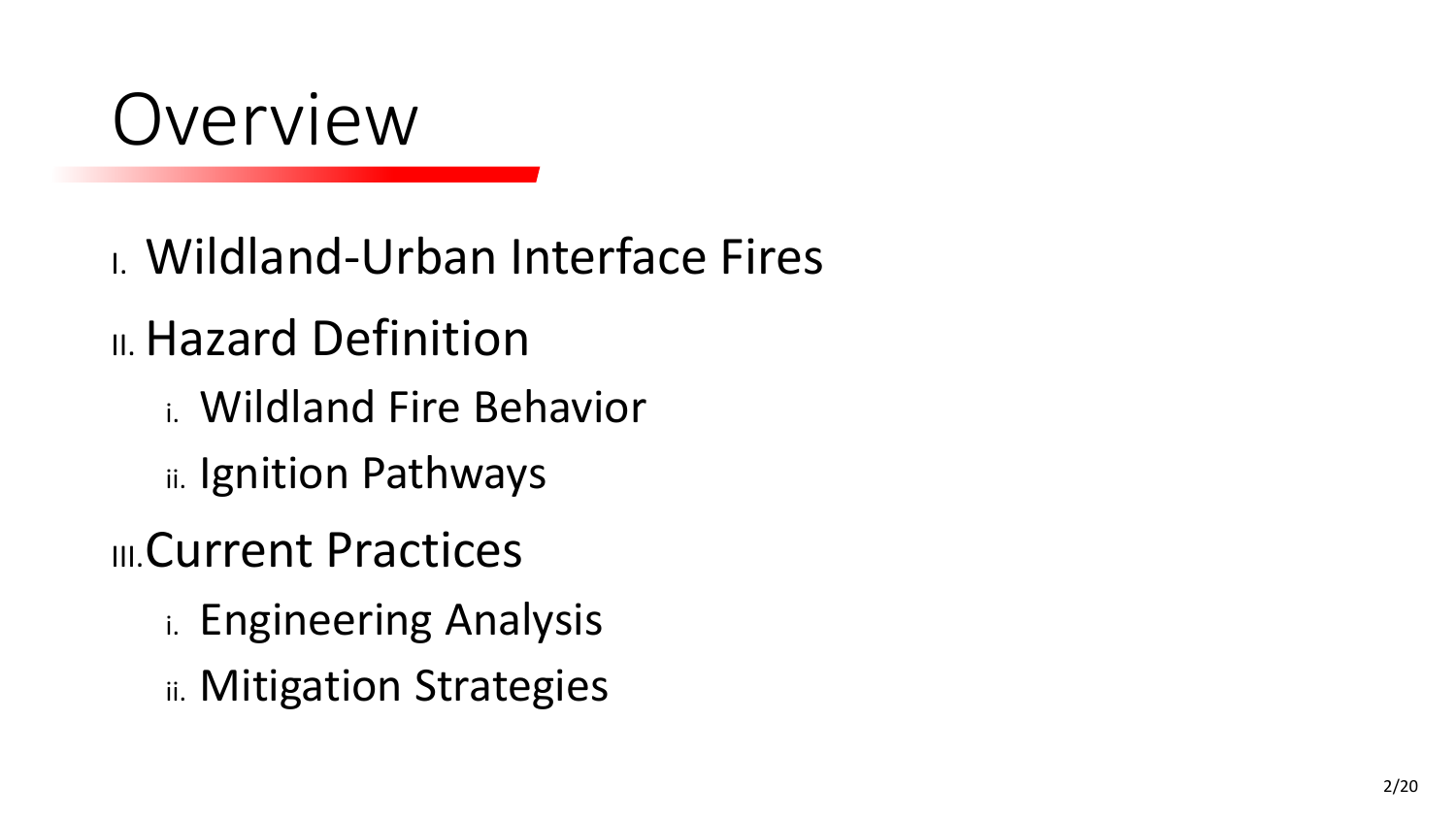### Introduction

- What are wildland fires?
- The wildland-urban interface what is it?
- What hazards exist and what can be controlled?
- How can fire protection engineers contribute?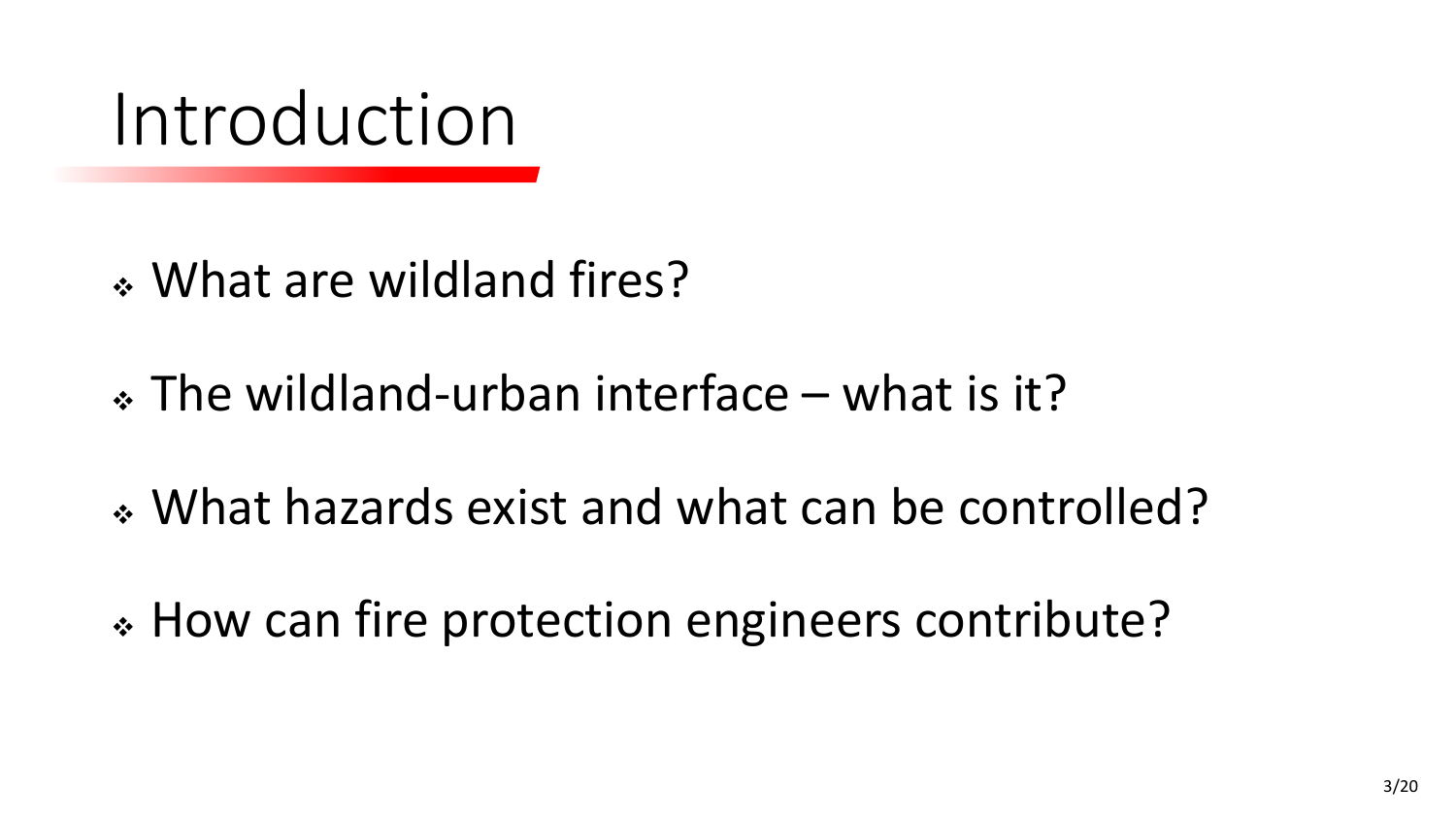### Wildland Fires

- Fires in outdoor vegetation fuels important part of healthy ecosystems
- Wildfires increasing in frequency and intensity
	- **E** Longer season, drier conditions, increased lightning
	- **Extreme fire behavior**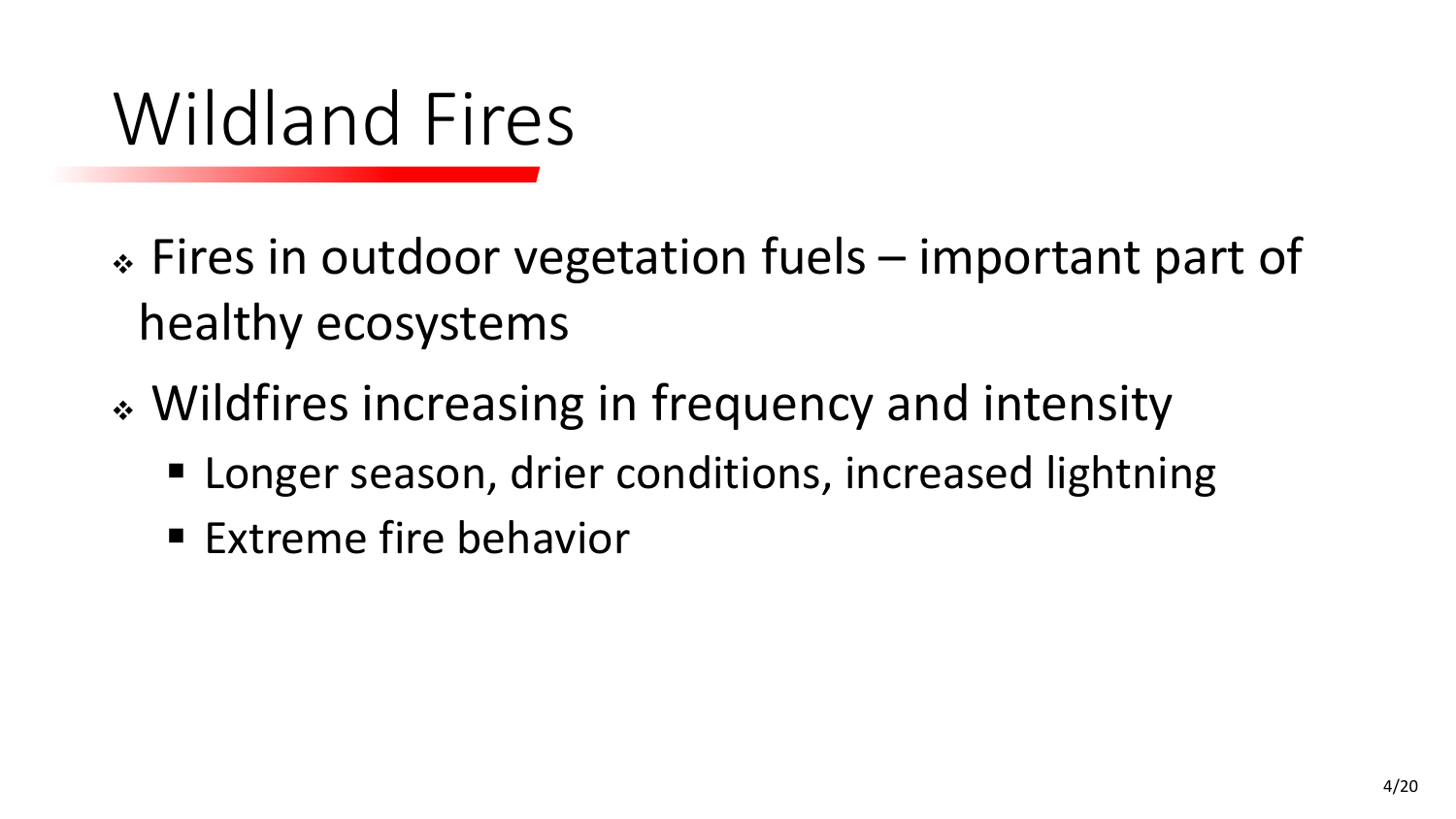# Wildland-Urban Interface (WUI)

- Definitions
	- IWUIC, USFA, NWCG geographical
	- NFPA "...potential for ignition"
- Characterization
	- Interaction between vegetation and structure fuels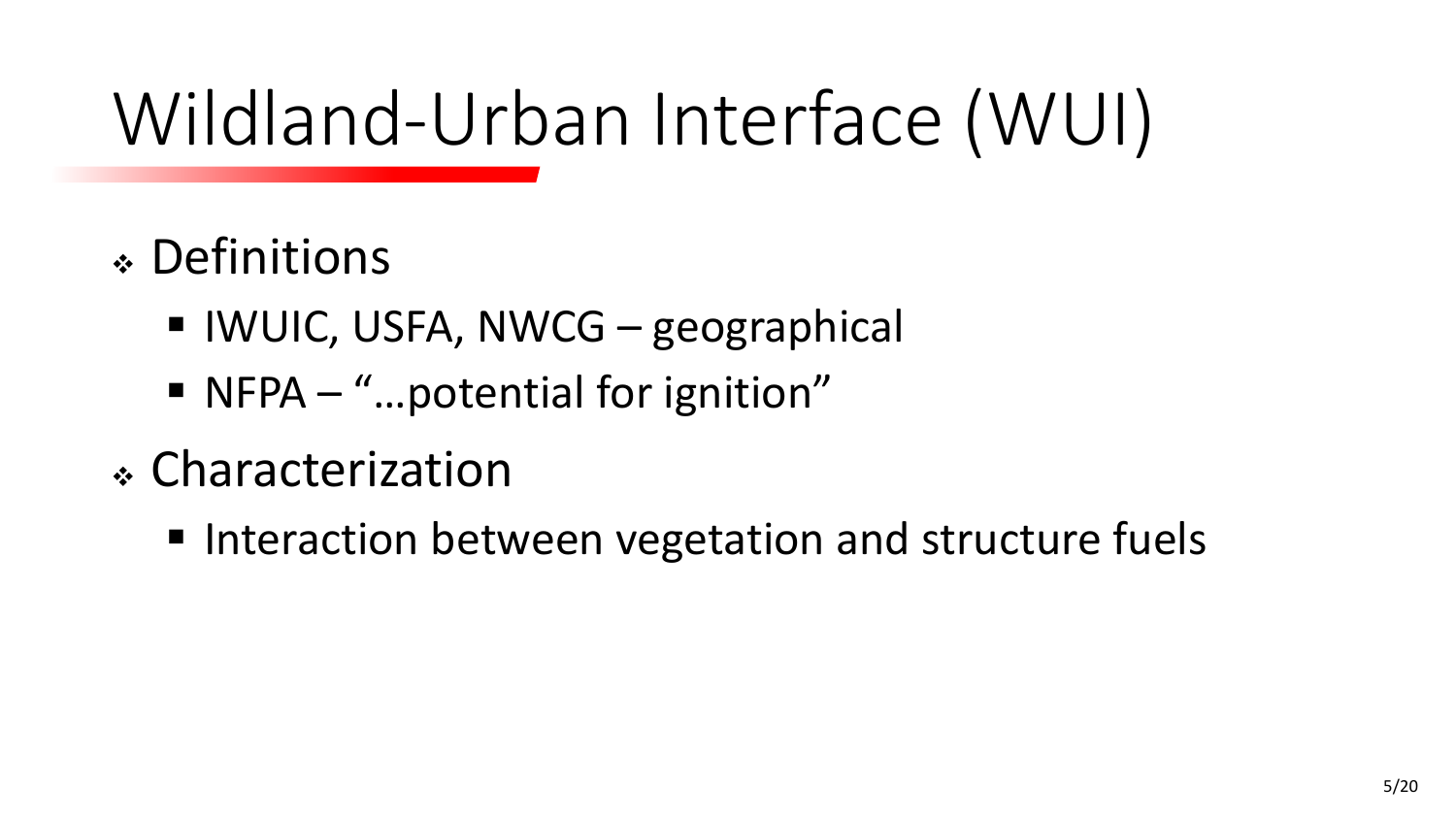### Wildland-Urban Interface/Intermix







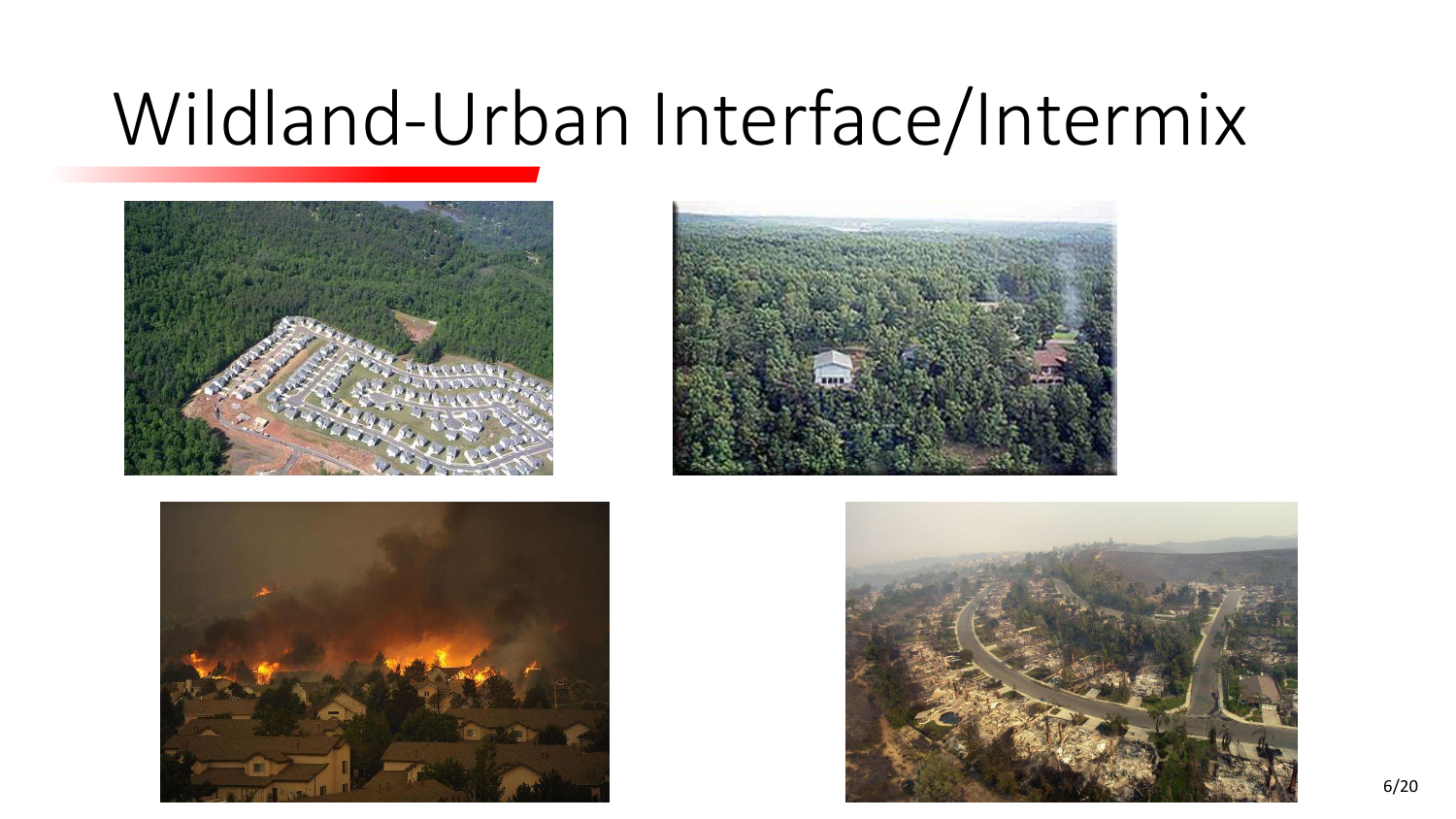### WUI Losses

- Over 38,000 homes lost since 2000
- Cost of WUI fires in 2009 estimated \$14 billion

- Witch and Guejito (2007) Case Study
	- Destroyed 74 of 245 homes in fire perimeter
- Waldo Canyon (2012) Case Study
	- Almost 350 homes destroyed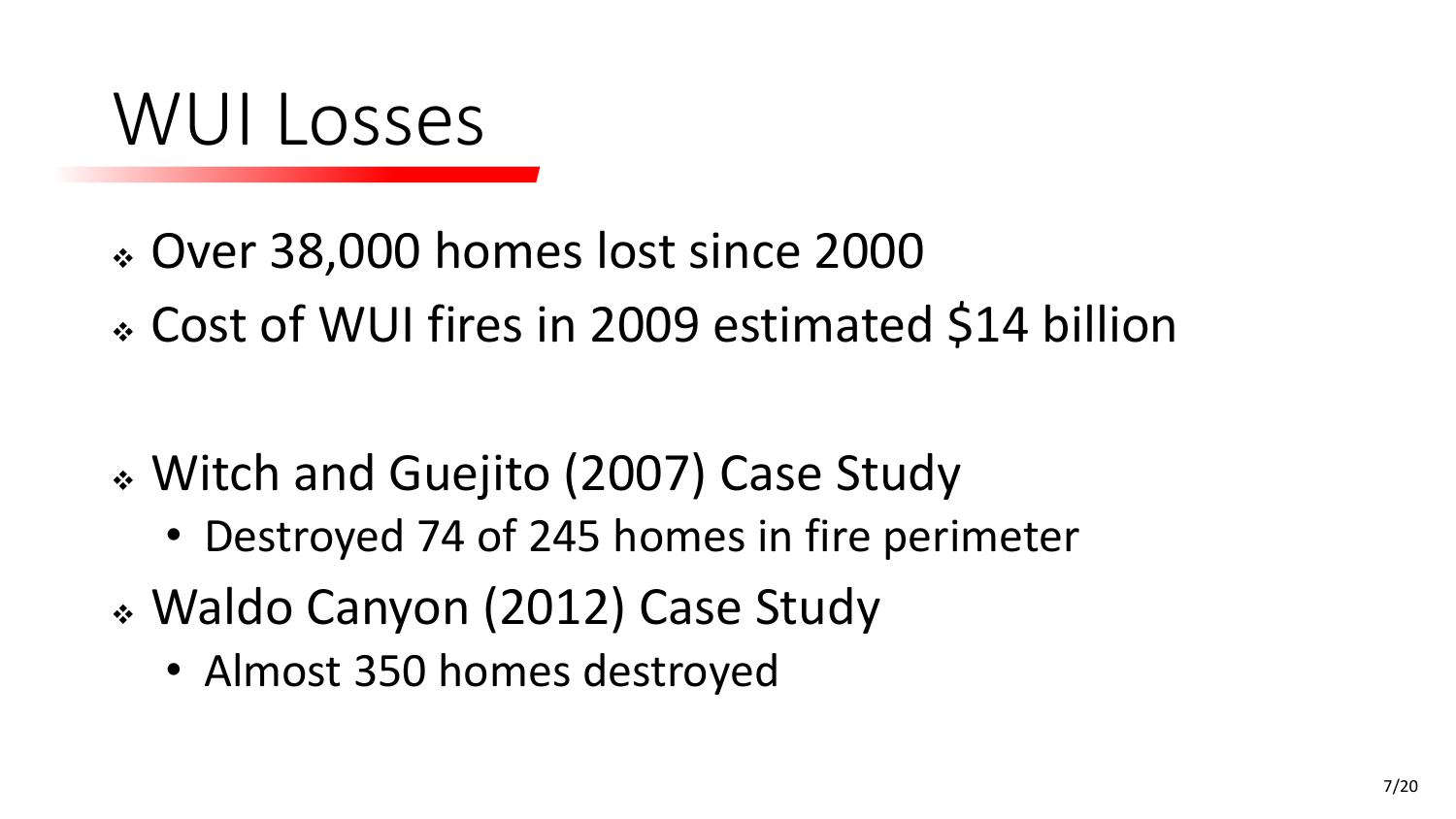### Wildland Fire Behavior

- Topography
	- Slope and land features
	- Aspect
- Fuel
	- Vegetation type and density
	- Moisture content
- Weather
	- Wind
	- Relative Humidity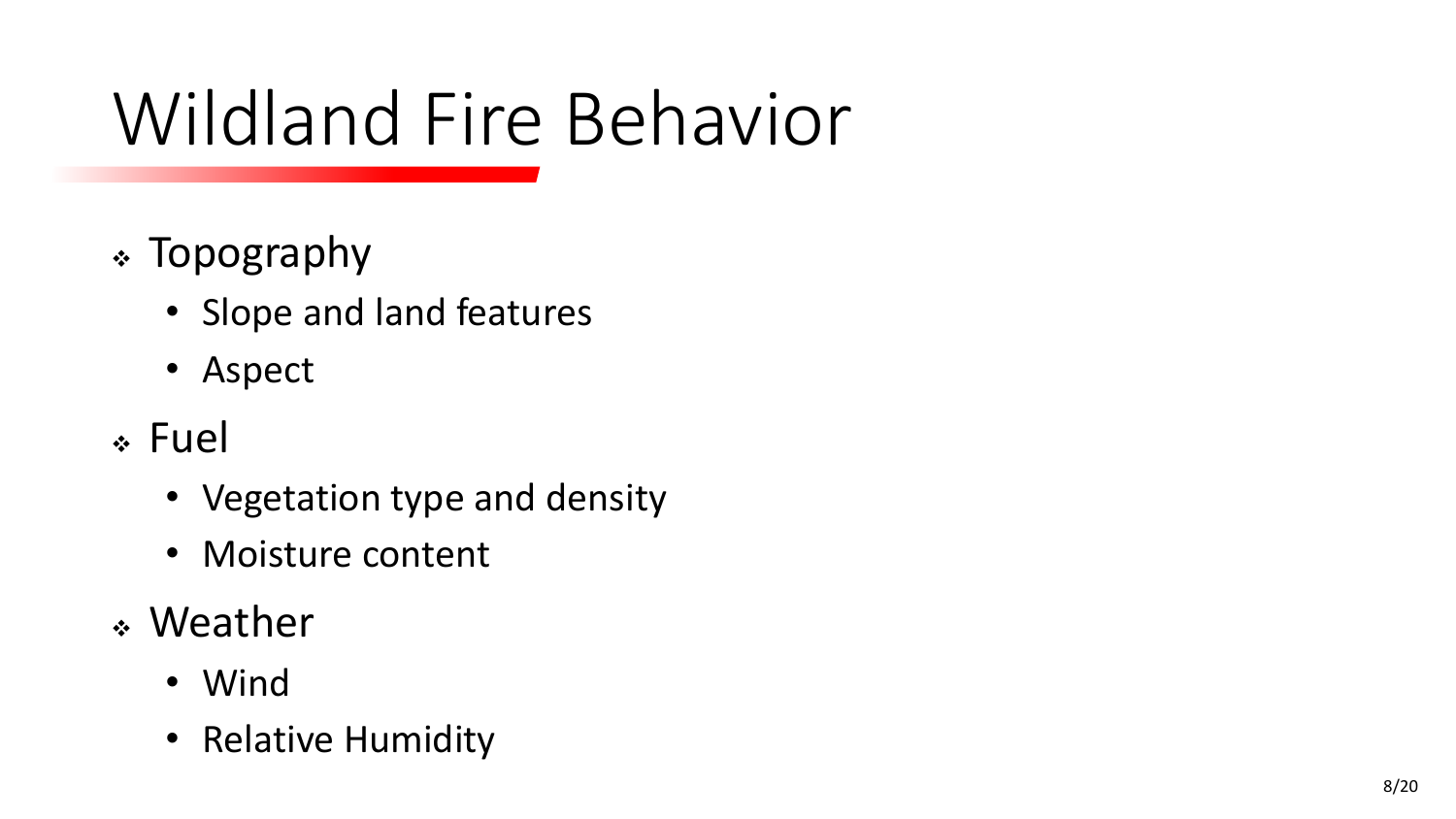### Hazard Definition for WUI

- Fire exposures
	- Flames
	- Fire brands
- \* Ignition potential
	- Susceptible fuel
	- Material flammability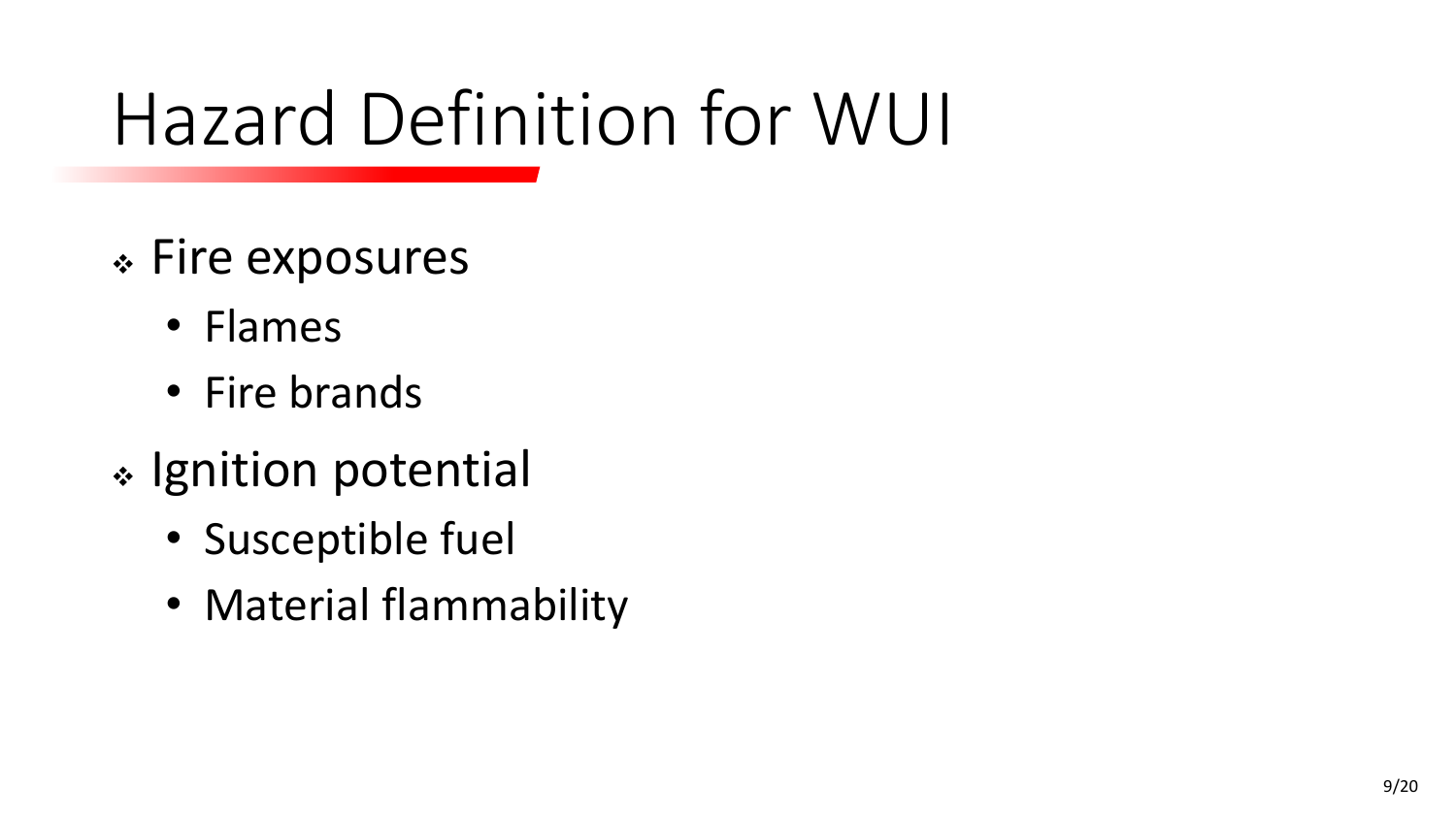### Project Considerations

- Scope of project individual structure or community protection
	- Different goals and objectives
- $\cdot$  Type of construction new or existing
	- May influence mitigation options
- Local regulations codes and standards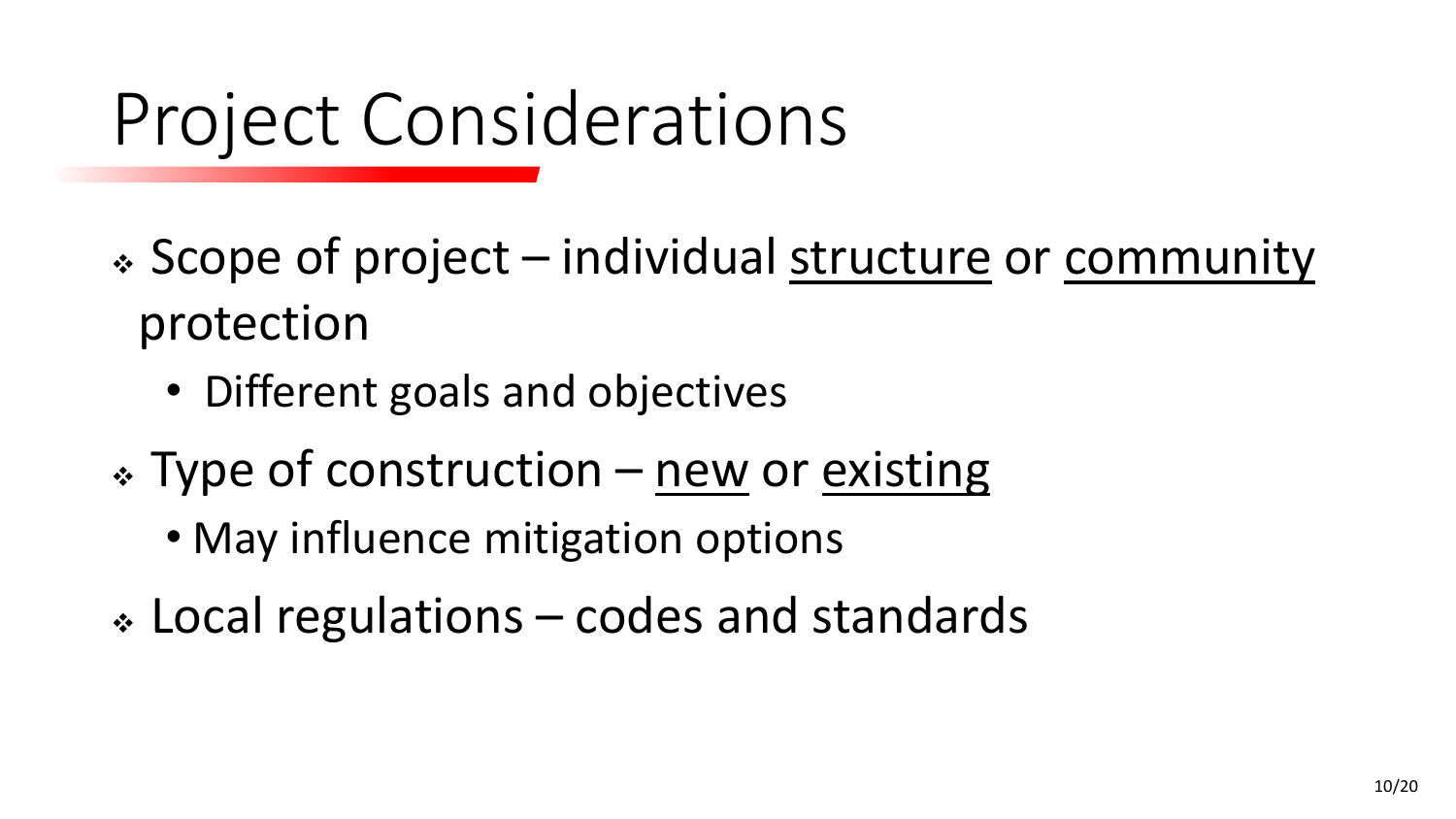### Site review

- Topography slope and aspect
- Fuel fire behavior fuel module, moisture content
- Weather prevailing wind, relative humidity, extreme conditions
- Accessibility and egress
- Fire history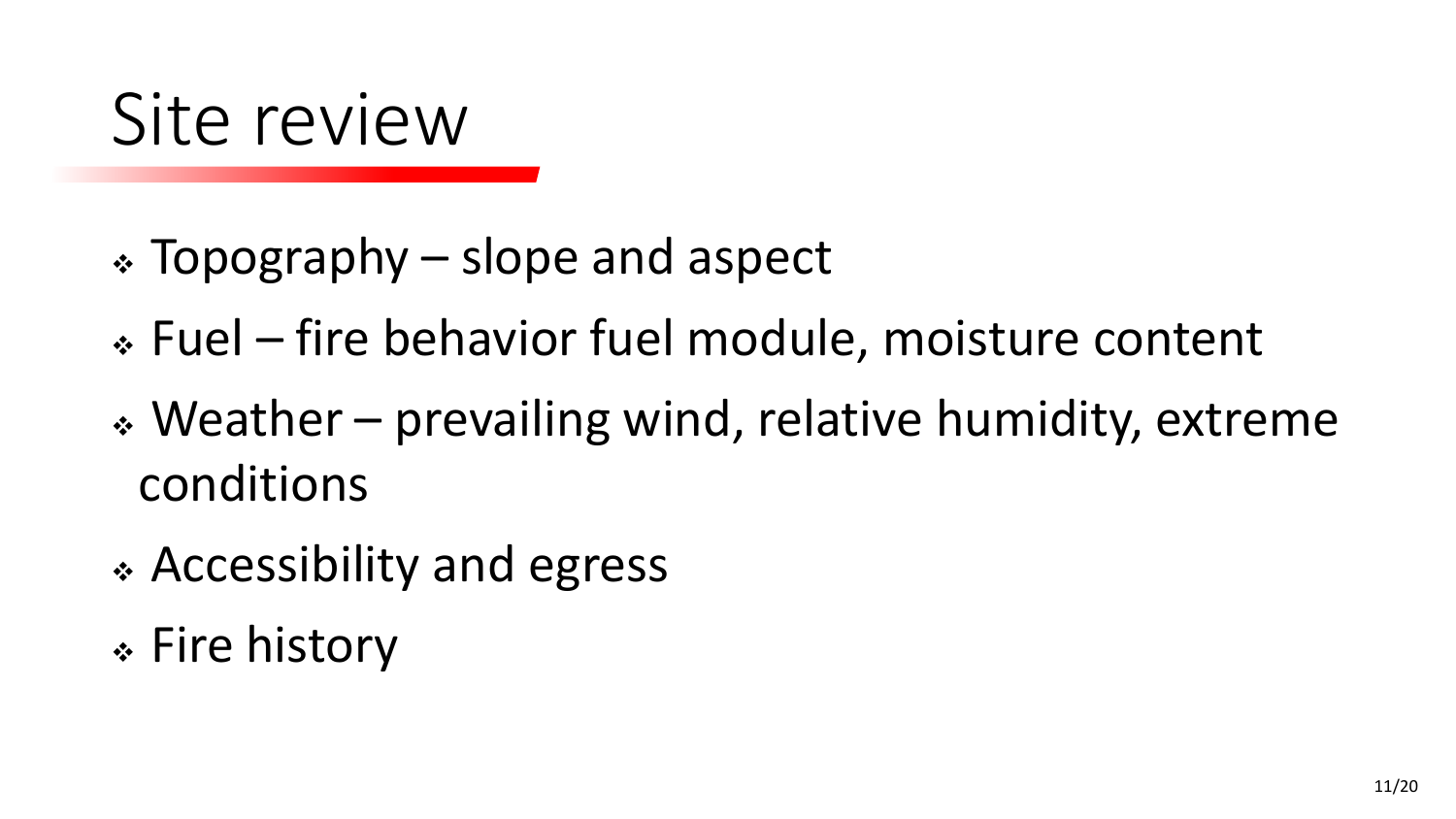

### Topographical Map Anderson's Fuel Models Historical Weather Data



- RAWS Temp (F) - Finch Temp (F)

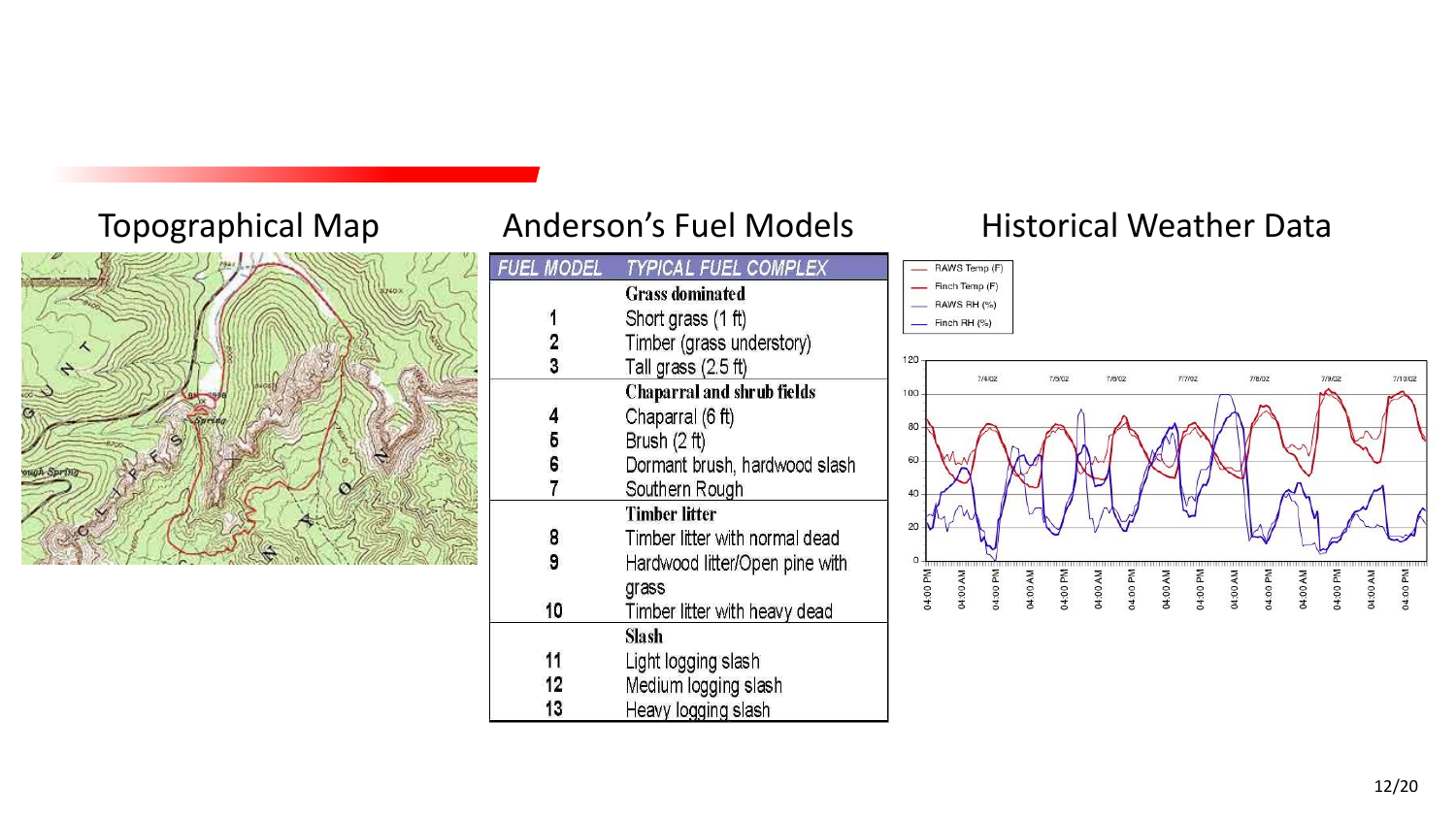### Fire Behavior Analysis

- Flame length and rate-of-spread (ROS)
	- simple models using fuel module and wind speed
- Transition from surface to crown fire
	- rapid increase in ROS and fire spread
- Wildland fire modeling
	- stochastic and finite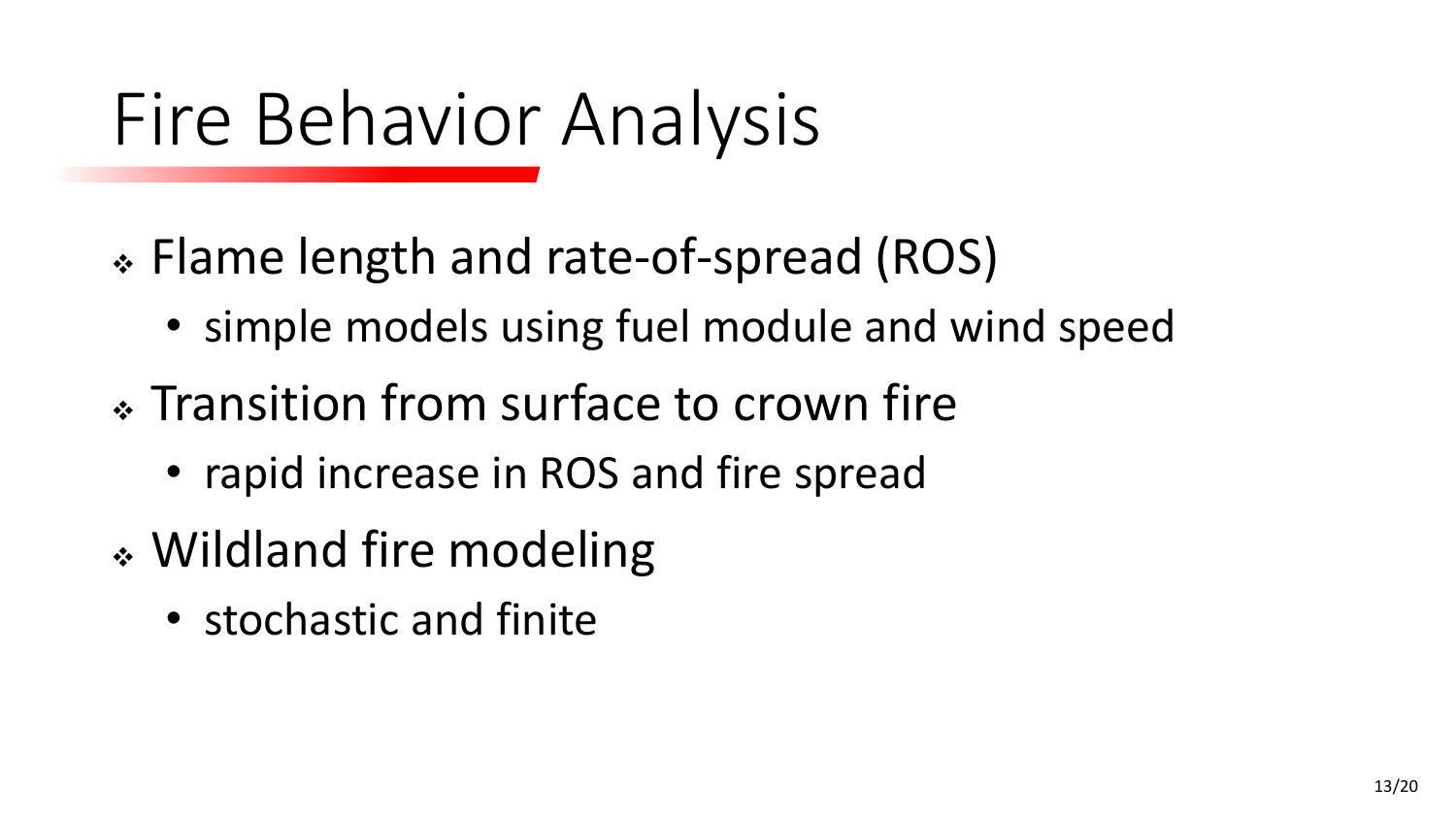### Surface Fire Crown Fire

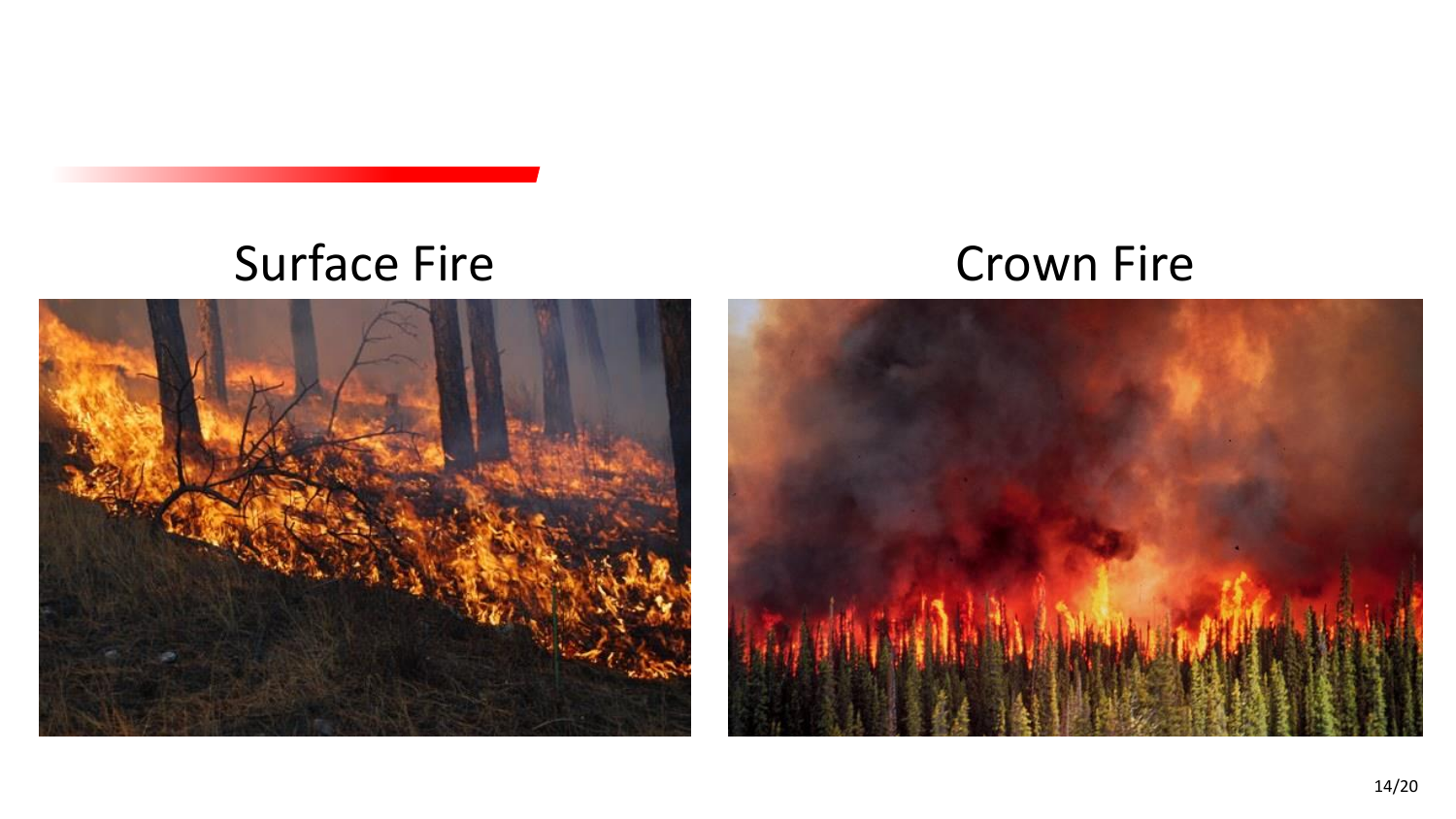### Fire Exposures

- Radiant and convective heating from flames
	- Distance between crown fuels and structure
	- Fire carrying fuel adjacent to structure
- Fire brands are generated from burning fuels and carried ahead of flame front
	- Small crevices and spaces where firebrands can accumulate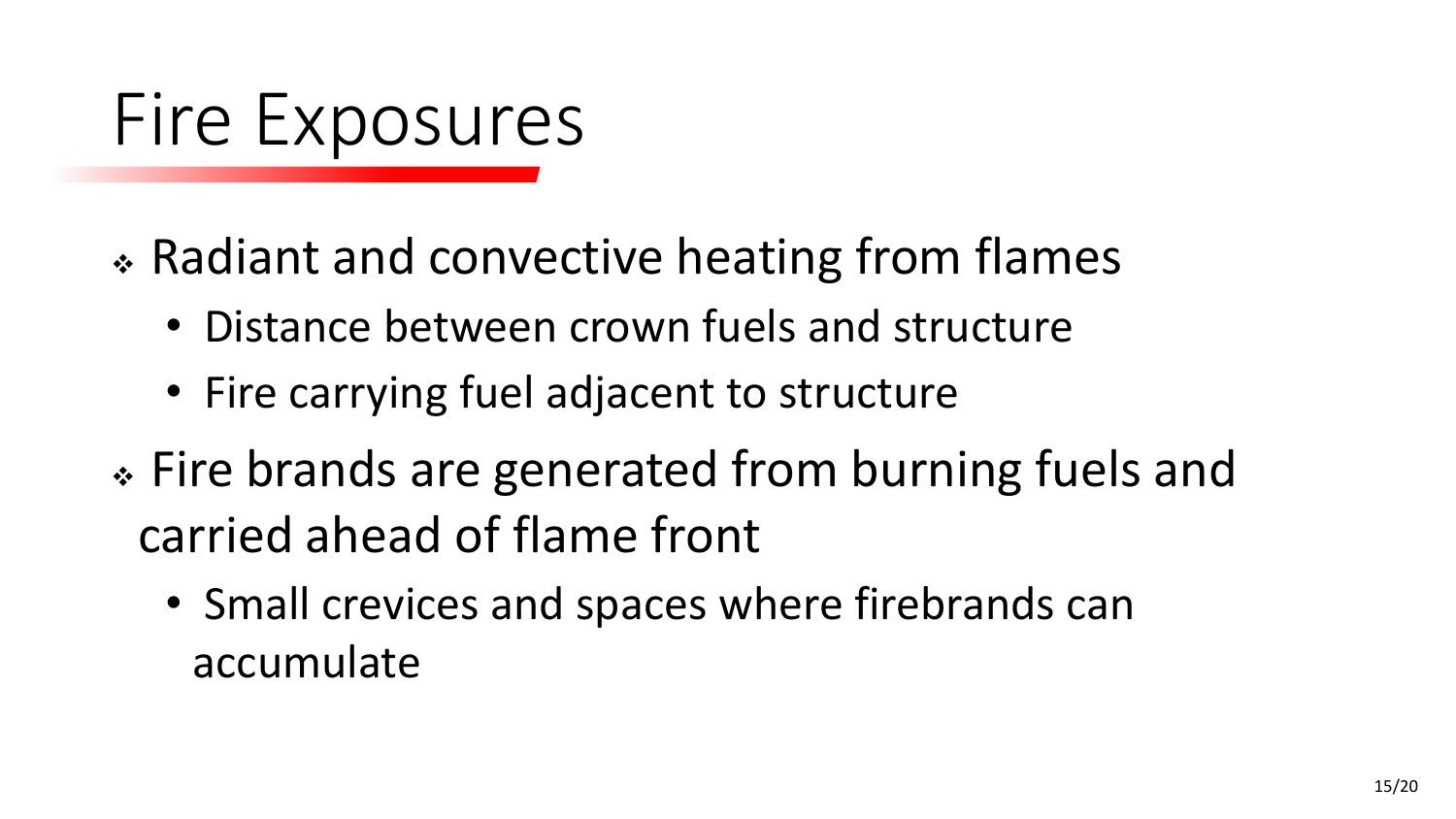### Home Ignition Zone

- $\frac{1}{2}$ Zone 1 30 ft.
	- Limited combustible vegetation
- $\frac{1}{2}$ Zone 2 100 ft.
	- Fuel break
- $\div$ Zone 3 200 ft.
	- Fuel reduction

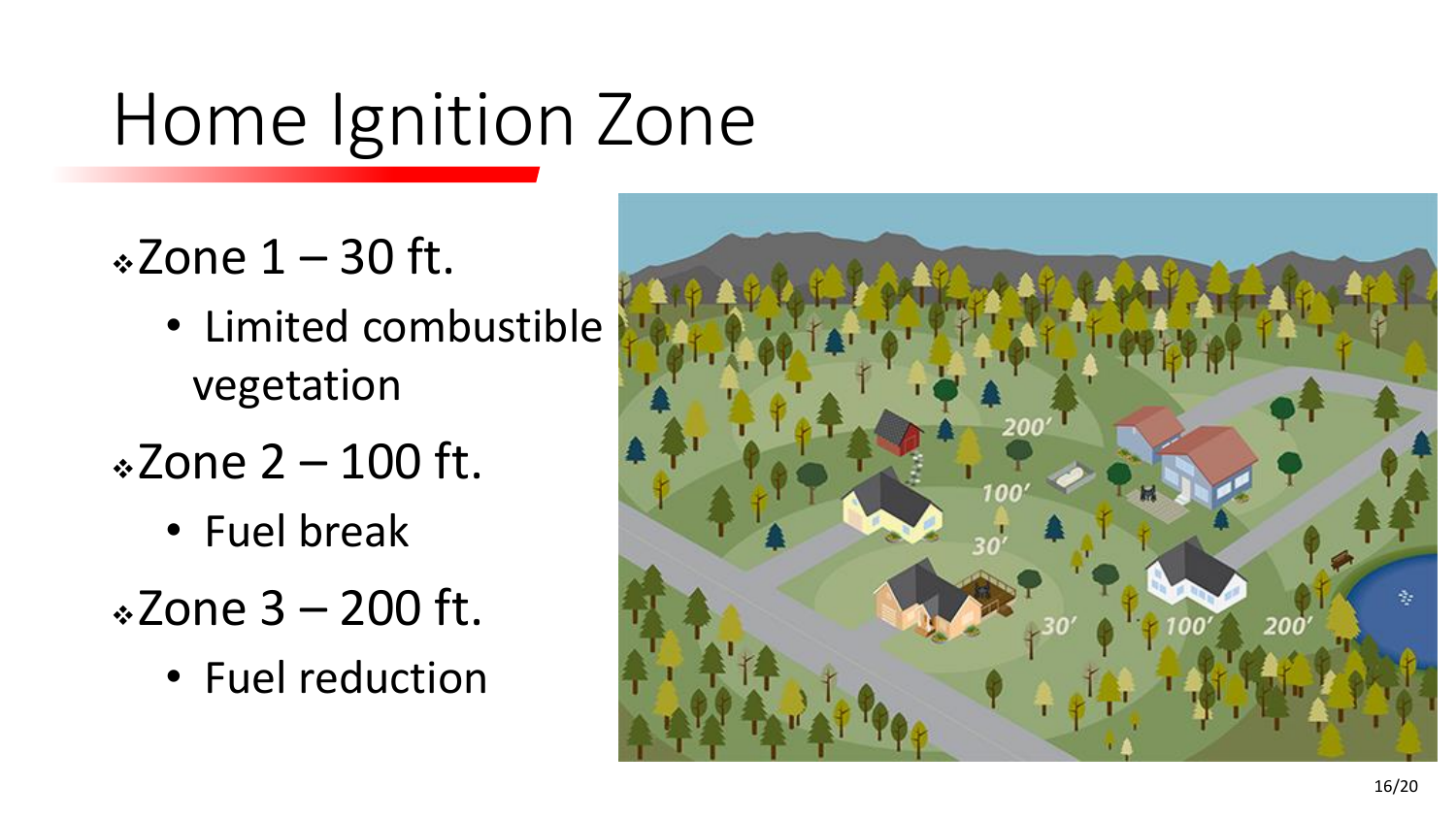## Mitigation Strategies

- \* Increase accessibility for firefighters and evacuation
- Fuel modification to reduce fire intensity and prevent crown fires
- Community education and involvement for maintenance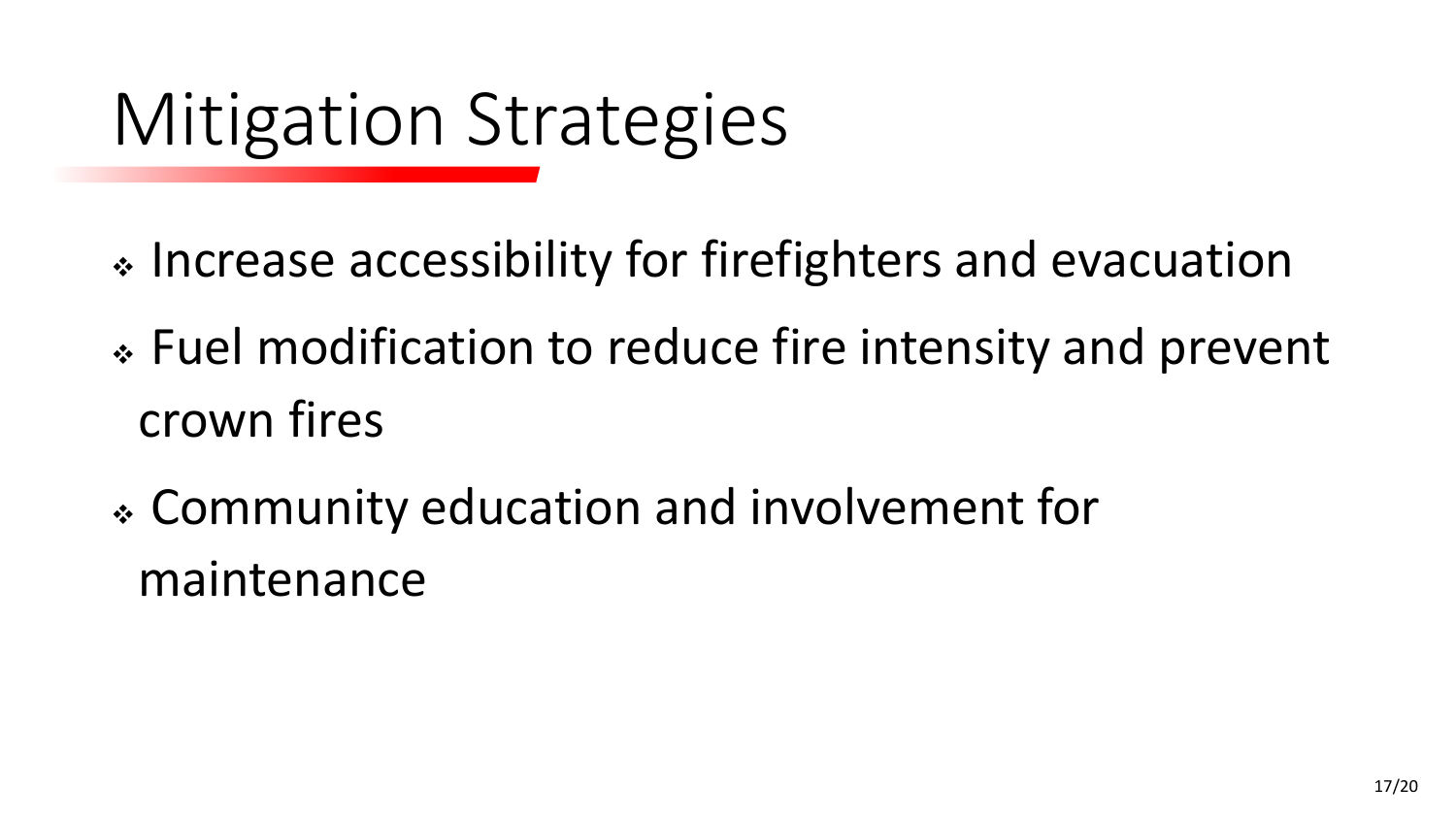# Mitigation Strategies

- Defensible space
	- Home Ignition Zone
	- Distance between structures
- Fire-resistant building materials
	- Roof
	- Siding
	- Openings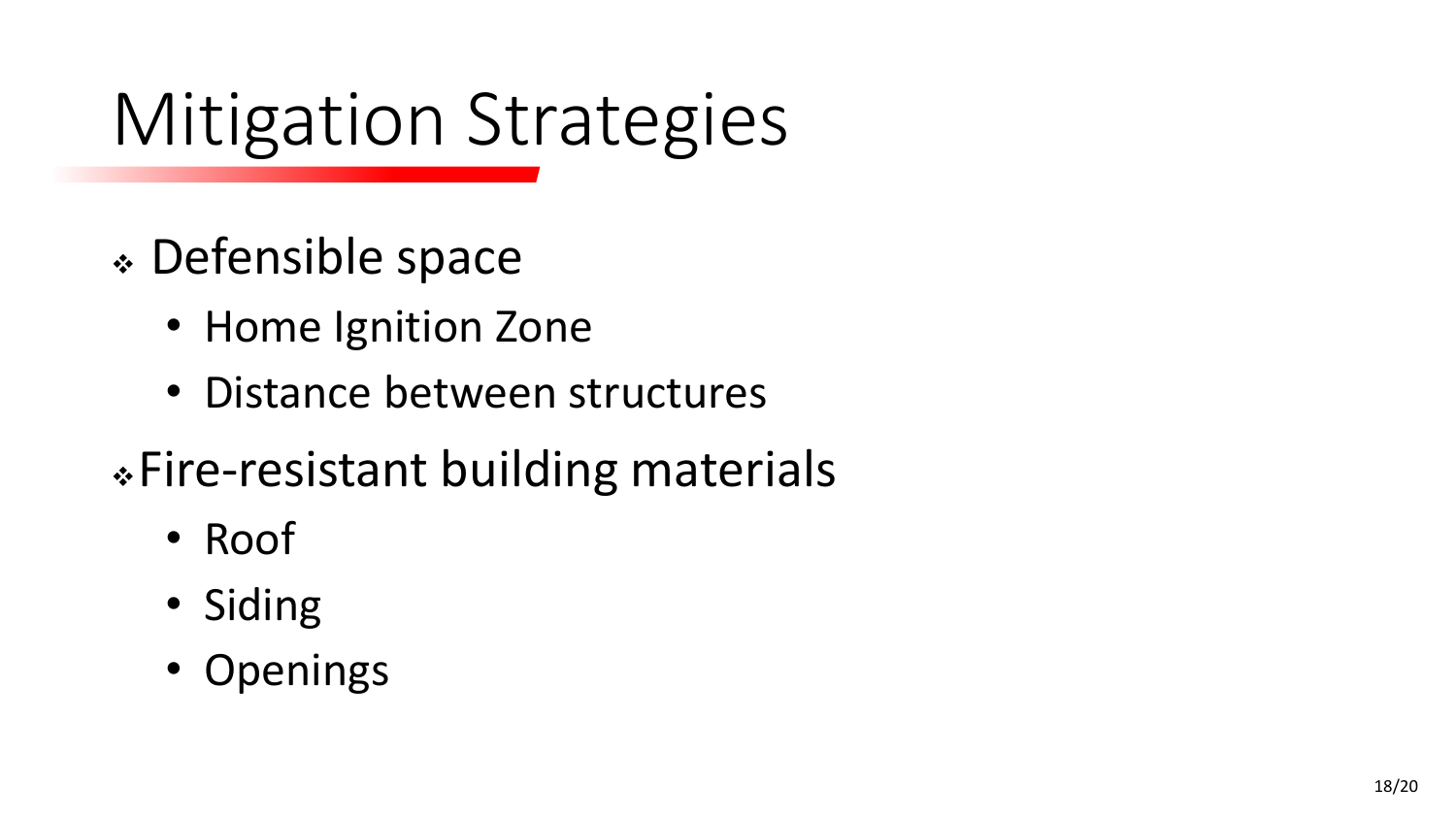### Hazard Assessment

- Relative risk compared to other local structures
- Qualitative and quantitative
- Risk mapping
- Consider cost/benefit of mitigation strategies
- Feasibility of strategies based on new/existing construction